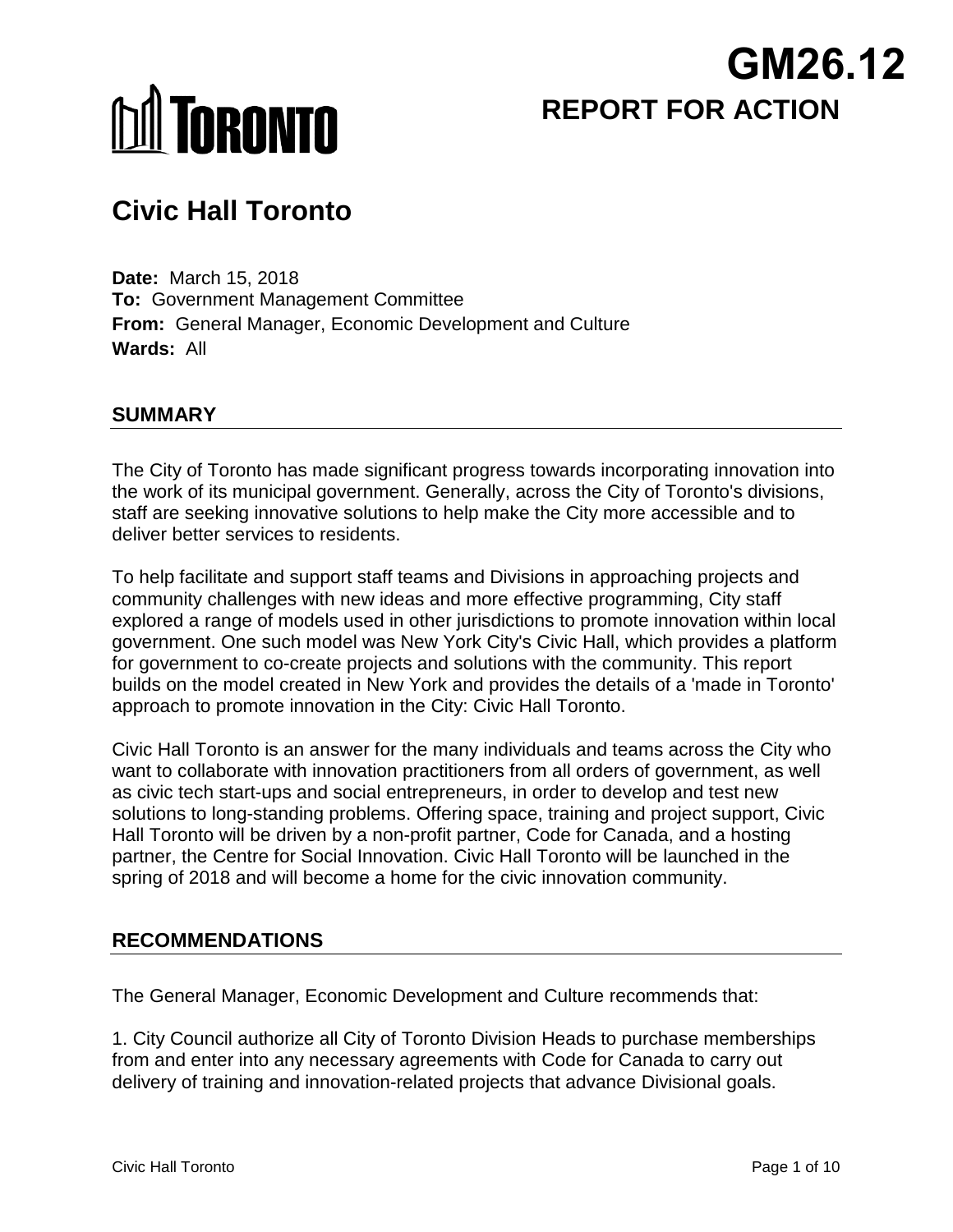2. City Council direct the General Manager, Economic Development and Culture to report back to the Government Management Committee in the fall of 2019 with an update on the implementation of Civic Hall Toronto.

#### **FINANCIAL IMPACT**

Economic Development and Culture (EDC) has provided \$100,000 in start-up funding to support Civic Hall Toronto through its 2018 Business Incubation Grant fund as approved in the EDC 2018 operating budget.

City of Toronto divisions that are interested in becoming members and utilizing Civic Hall Toronto for their projects and training will use their existing 2018 budgets to pay for annual memberships.

The Acting Chief Financial Officer has reviewed this report and agrees with the financial impact information.

#### **DECISION HISTORY**

In January 2016, Government Management Committee requested a review of opportunities for the creation of a "Civic Hall", following a letter from Councillor Paul Ainslie. The request was to review and report on:

- The concept of a "Civic Hall" based on the civic model which has been developed in New York City [\(http://civichall.org/about-civic-hall/\)](http://civichall.org/about-civic-hall/);
- Civic Hall envisioned as a vibrant year-round community centre, collaborative work and event space, where diverse civic innovators work, network, learn and organise to solve civic problems - and at scale. It will include, but not be exclusive for technologists, social entrepreneurs, government officials, organisers, philanthropy professionals, journalists, researchers, and is dedicated to cutting-edge problem solving;
- Opportunities for the space to be operated in either a government, or a private facility; and
- Opportunities for both government funding, as well as sponsorships from corporate entities.

<http://app.toronto.ca/tmmis/viewAgendaItemHistory.do?item=2016.GM9.14>

#### **COMMENTS**

Since the introduction and widespread adoption of the Internet and, more recently, social media and smartphones, most innovation and productivity gains in service delivery have been in the private sector. Whether it is banking, travel, retail or telecom, a dramatic change has taken place. On-demand, personalised services, conducted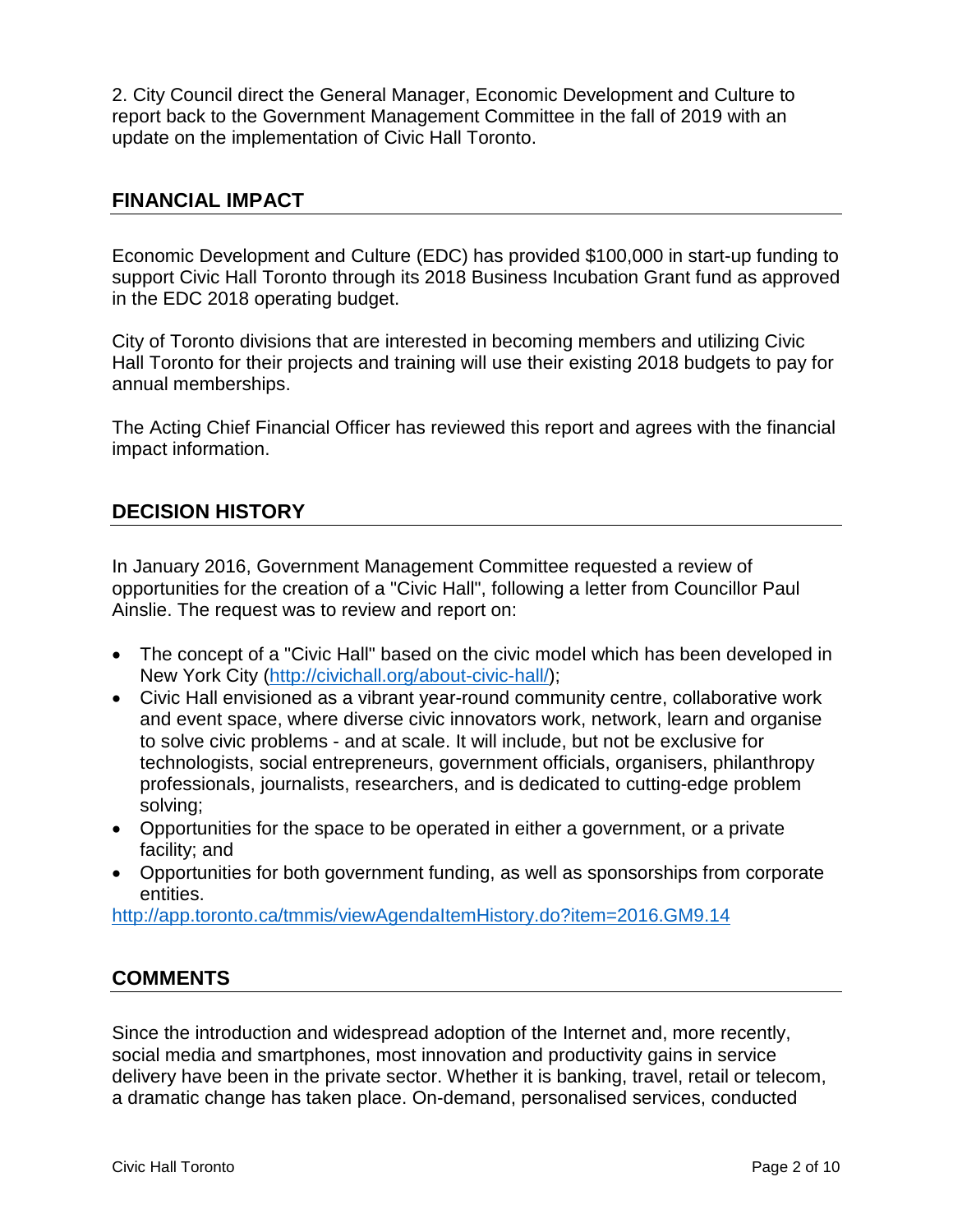transparently and efficiently, delivered through easy and responsive user experiences, are the norm.

In the public sector, technology, policy and program innovation have taken longer to be embraced. For a variety of reasons, and despite the goodwill and passion of many government employees, governments have been slower to adopt solutions that could significantly increase resident satisfaction. There is a growing movement to promote civic technology - which is technology co-created with the public to provide open, transparent and accessible technology to improve government services and cities.

At the same time, there is increasing interest amongst residents in engaging with and gaining greater transparency around, public policy and implementation. As more residents are comfortable with technology, accustomed to personalised on-demand services, and as policy challenges become more complex and require collaboration across many government entities as well as the private sector, it is imperative to create spaces and structures that support the building and testing of new solutions before they are widely deployed.

#### **City of Toronto Initiatives**

To address these demands and opportunities for innovation, the City of Toronto has implemented a number of initiatives, including the Civic Innovation Office and the Transformation Office.

#### **Civic Innovation Office**

The Civic Innovation Office, funded by Bloomberg Philanthropies and located at City Hall, was established in 2017. The office focuses on a challenge theme each year, taking on one or two complex city problems, with the goal of solving them through collaboration between internal and external innovators. The introduction of the Civic Innovation Office has highlighted the appetite for innovation and new approaches towards civic problems internally with City staff.

#### **Transformation Office**

The Transformation Office develops strategies to help the City become more effective, efficient and able to adapt to future challenges. The office transforms public services to allocate resources in more modern ways to drive social, economic and environmental benefits while delivering the greatest value for public dollars by transforming operations, programs and services.

#### **The Opportunity**

Both of these offices are essential tools to help modernise the City of Toronto's service delivery and engagement with the public. However, there are elements from other global communities that are not addressed, such as:

• *Smaller Projects* - there is a high volume of smaller projects and problems that are not large enough to fit the mandates of each of these offices. Projects such as data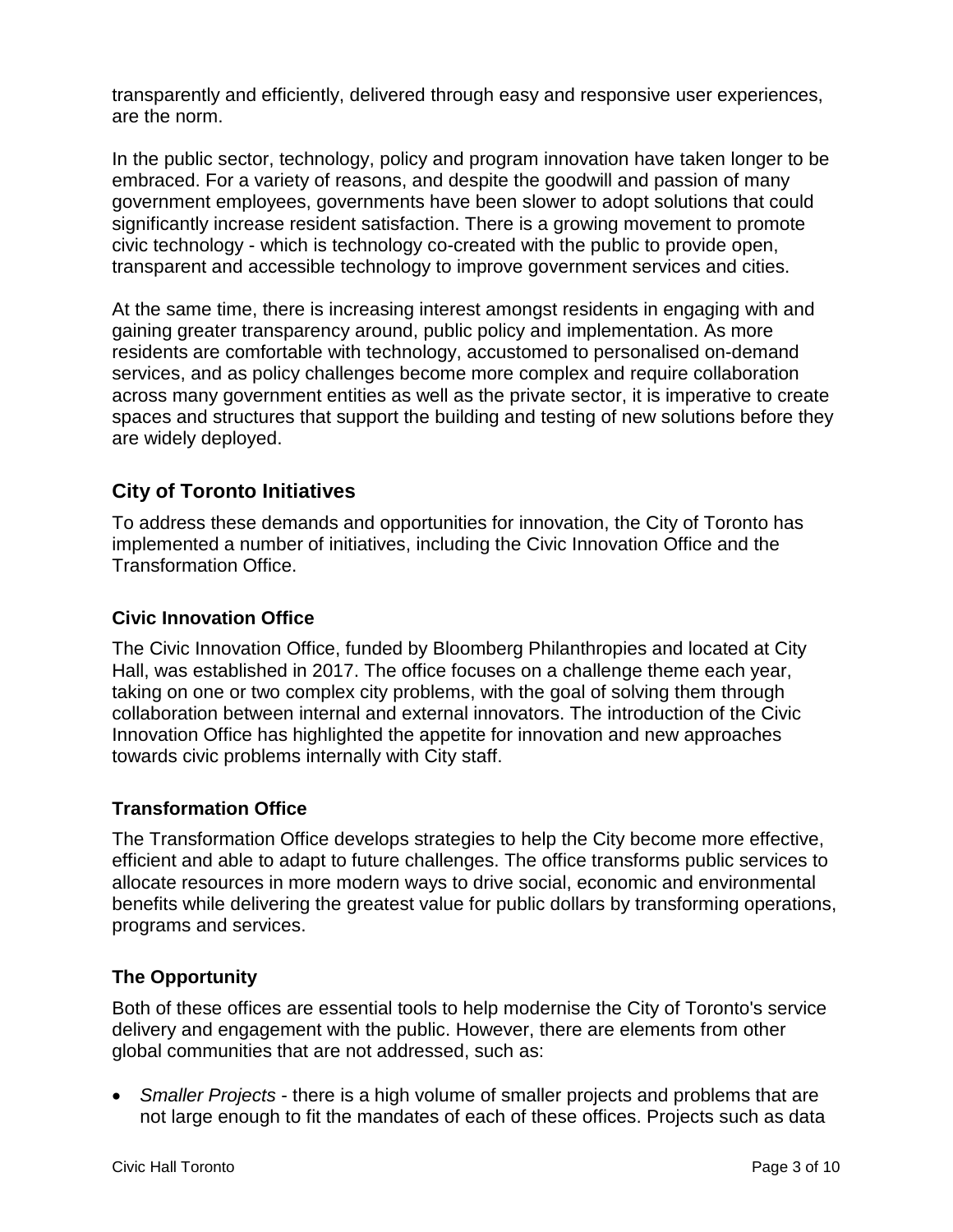hackathons or user testing with at-risk communities, or using design thinking to develop new program approaches provide an opportunity to highlight how innovative approaches can improve public services and create a culture of innovation within the public sector. Like the Civic Innovation Office, Civic Hall Toronto will use these best practices to achieve its outcomes on smaller scale projects.

- *Community-of-Practice* for innovation to be successful there is a need to build a community-of-practice between colleagues. Building this community requires distributing the opportunities for approaching change across an organisation and encouraging staff to learn from other teams. The Civic Innovation Office, for instance, is building a "Culture of Innovation" within the municipal government. Civic Hall Toronto will amplify this effort, and extend the community-of-practice to all members, including other orders of government, other Greater Toronto Area municipalities and various government agencies.
- *External-Focus* getting government innovators outside of their government offices is often a way to get them to think outside the box, but also provide them with an opportunity to engage with other innovators in both the public and private sector, allowing natural collisions to occur where new ideas and thinking can lead to solutions to problems.
- *Different Orders of Government* other models for promoting innovation bring together various orders of government to encourage collaboration and problem solving across organisations.
- *Economic Development* there is potential for economic development through civic innovation, as civic tech and social enterprise focused startups can work with government staff to address problems and use these experiences to achieve initial market traction locally and expand it to national and global markets.

The work of the Transformation Office and Civic Innovation Office are already setting Toronto as a leader in civic innovation; however, there is much more that can be done to accelerate the adoption of innovative thinking to improve how the City engages and works with its residents to deliver services and solutions.

#### **Global Models for Civic Innovation**

To understand these opportunities City staff reviewed several other models of civic innovation globally (New York City, San Francisco, Atlanta and Tel Aviv), with a specific focus on Civic Hall in New York City.

#### **Civic Hall New York City**

Civic Hall is a collaborative work and event space that supports civic tech to serve the public good. Located in the heart of New York City's Silicon Alley, Civic Hall provides a place where diverse civic innovators work, network, learn and organize to solve civic problems.

Established in February 2015, the operation grew in its first year to more than 850 technologists, social entrepreneurs, government officials, philanthropy professionals, journalists, activists and change-makers. In many regards, the operations are very similar to those of Toronto's Centre for Social Innovation (CSI). That said, unlike CSI, Civic Hall is very focused on civic technology itself.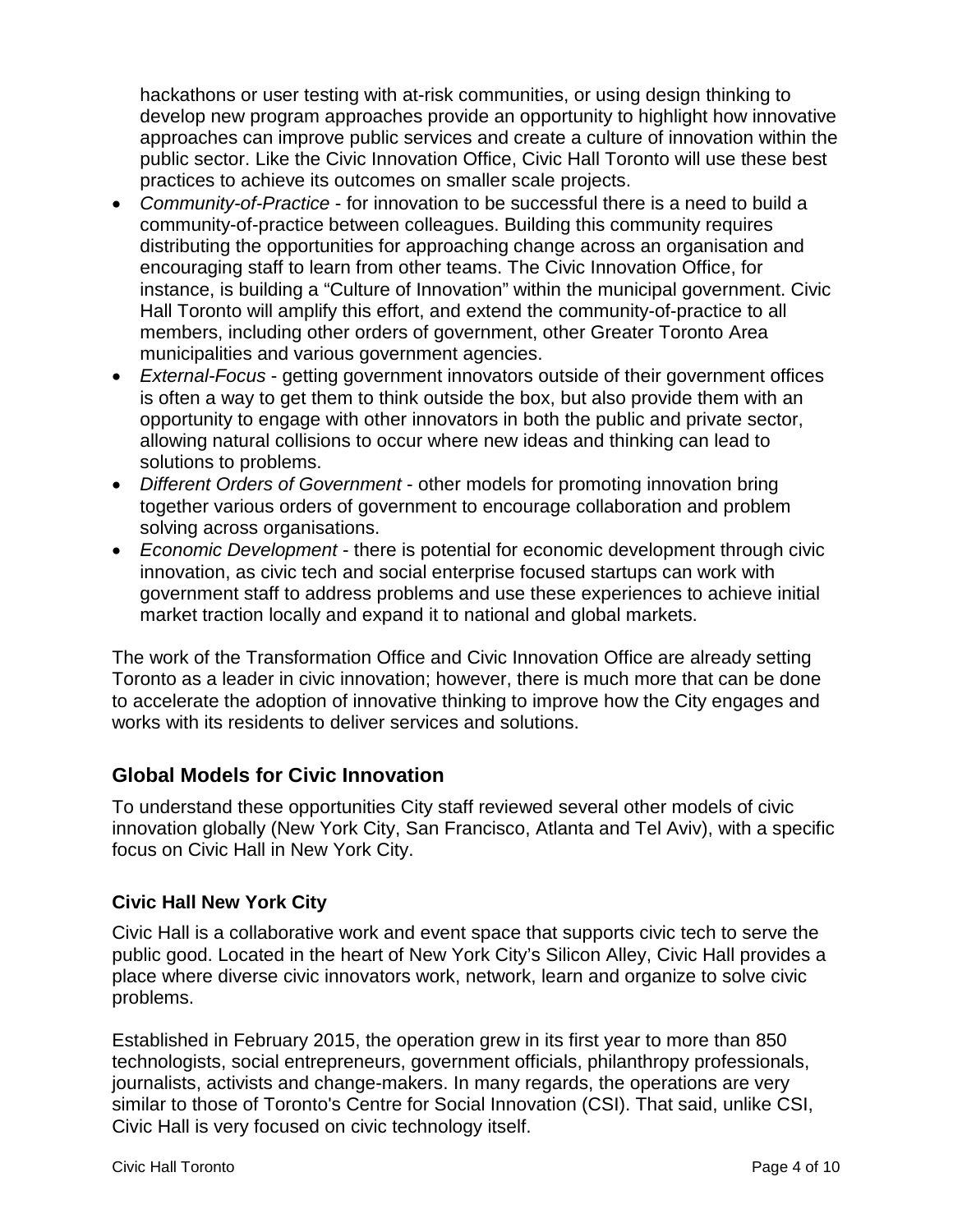The programming delivered by Civic Hall includes:

- *Civic Xcelerator* providing space, training, advisory support and mentorship for early-stage civic tech startups.
- *Government Challenges* working with various government agencies on challenges and hackathons to solve civic problems. This has included programming like BigApps for New York City, where the City engaged civic tech companies in developing solutions that could be used by government to improve services for residents.
- *Government Engagement* various government agencies provide office hours at Civic Hall using it as an opportunity to engage with the innovation community, solve problems and identify partners for delivering solutions to citizens.
- *Networking and Training Events* Civic Hall delivers and hosts a range of networking events, technology meetups and training events.
- *Innovation Symposiums* bringing together leaders in government and innovation to talk about embracing tools and resources to transform government and include greater innovation. As an example, Civic Hall brought together stakeholders around innovation in the procurement of IT solutions for government.

The business model is focused on event space and membership – with individuals and organisational members purchasing memberships. The current membership includes 844 members, which includes 448 individual members, with the remaining members comprised of individuals from 68 member organisations that include sponsors. Corporate sponsorship (Microsoft, Google, IBM, Airbnb and others) and grants from foundations (Omidyar, New America, Robin Hood Foundation and others) have provided the most significant source of funding for Civic Hall.

The City's role in Civic Hall is based on membership – there are more than 10 New York City agencies and departments that are paying members of Civic Hall. This approach allows each agency or division to focus on their specific needs and how they would like to engage the civic tech community. Municipal members include New York City 311, New York City Economic Development Corporation, New York Attorney General's Office, and others.

#### **Mayor's Office of Civic Innovation, San Francisco**

This organisation advances Mayoral priorities by introducing new approaches, resources, and technologies to City departments using a challenge-based process called Startup In-Residence. The Office of Civic Innovation works with City departments to identify challenges and then promotes those challenges to the innovation community. Teams from the innovation community then respond to those challenges, pitching their capabilities to work with those divisions on solving the identified problems.

Currently, the focus is on supporting the Mayor's Safe and Clean Neighborhoods Promise to enhance the quality of life for San Franciscans; expanding the City's capacity through partnerships, and creating a more digitally inclusive and connected City. This model is most like Toronto's Civic Innovation Office.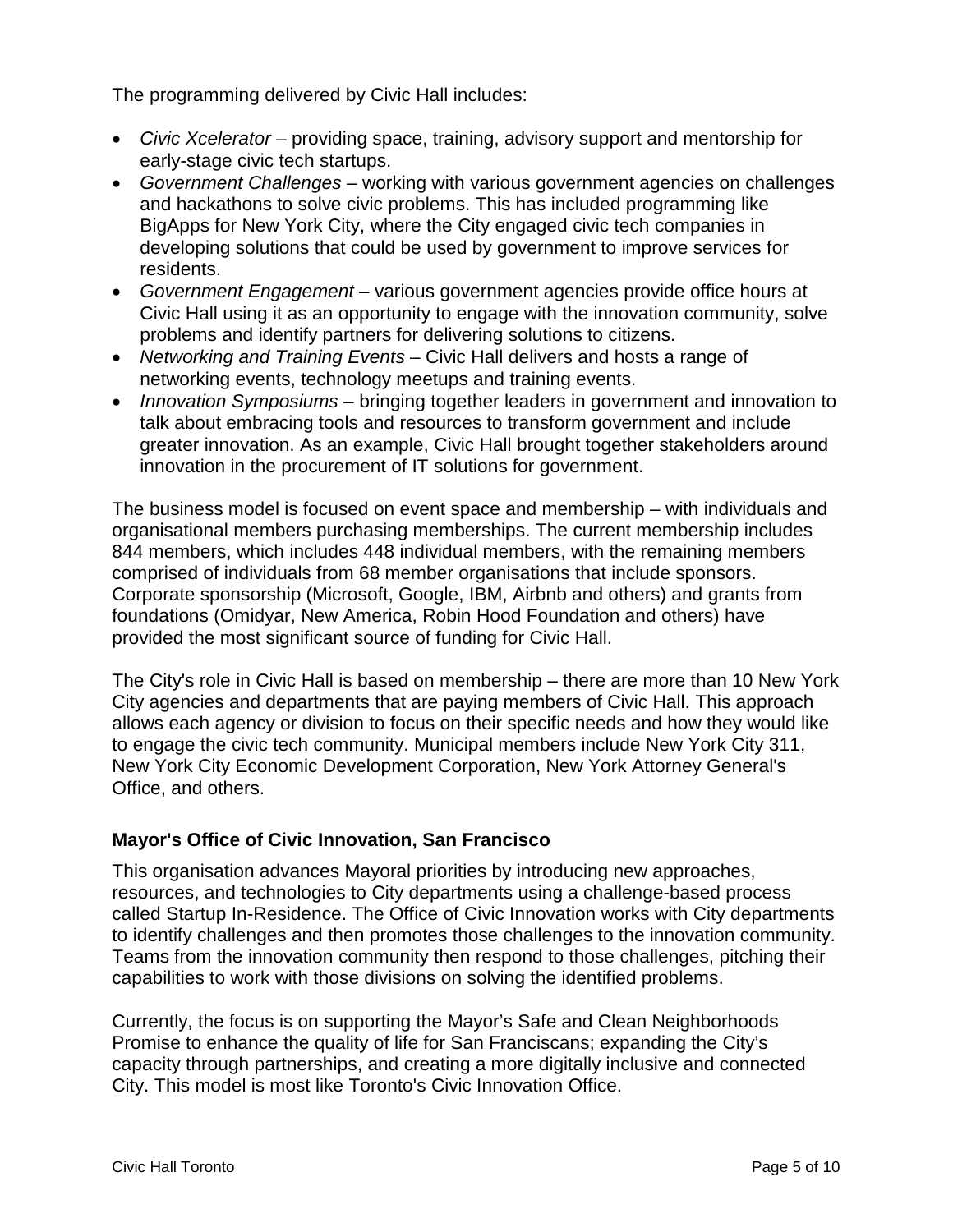#### **Centre for Civic Innovation, Atlanta**

The mission of the Center for Civic Innovation is to push Atlanta to be a smart, equitable and engaged city by investing in community-driven ideas, supporting social enterprises and engaging people in dialogue and action. This is accomplished by supporting and investing in people and organisations who are already on the ground with products or services that make the public sector more effective, innovative, and participatory. Programs are hosted for community-based social entrepreneurs at all stages; investments are focused on early stage, untested projects.

#### **The Library, Tel Aviv**

The Library is the home of the startup community in Tel Aviv-Yafo. Opened in October 2011 by the municipality of Tel Aviv, it is located in the heart of Tel Aviv's business centre where it offers co-working office facilities, hosts networking events, and provides professional infrastructure for young technological visionaries[.](http://www.thelibrary.co.il/about.html)

The Library's Space for Entrepreneurship provides shared working space and hub facilities for teams dedicated to developing internet startups and technology companies. Also, The Library offers networking events, meetups, and professional infrastructure for young entrepreneurial visionaries.

#### **A Civic Hall Model for Toronto**

These and many other cities around the world are recognising the increasing value and importance of civic technology and civic innovation. Not all models bring government practitioners into the civic innovation space to interact with innovators and social entrepreneurs. Research and consultation have led City staff to recommend that government entities and individuals be considered primary stakeholders of any Torontobased civic innovation undertaking.

Staff have reviewed the opportunities in Toronto based on the New York Civic Hall model and have identified a demonstrated need, an enthusiastic and qualified community partner, a viable model, and potential members, industry and community partners and sponsors for Toronto.

#### **Civic Hall Toronto Governance and Operation Overview**

Civic Hall Toronto will be operated by Code for Canada (C4C) and hosted at the Centre for Social Innovation (CSI).

Code for Canada is a non-profit organisation with a nationwide reach that connects government innovators with the technology and design communities to build better digital public services. They have helped to create a network of over 10,000 civic tech innovators nationally, including more than 3,000 civic tech innovators in Toronto who meet regularly to apply their skills to government challenges. Overall, they provide indepth knowledge of civic technology, and the ability to operate Civic Hall Toronto, by delivering training and programming and convening all stakeholders.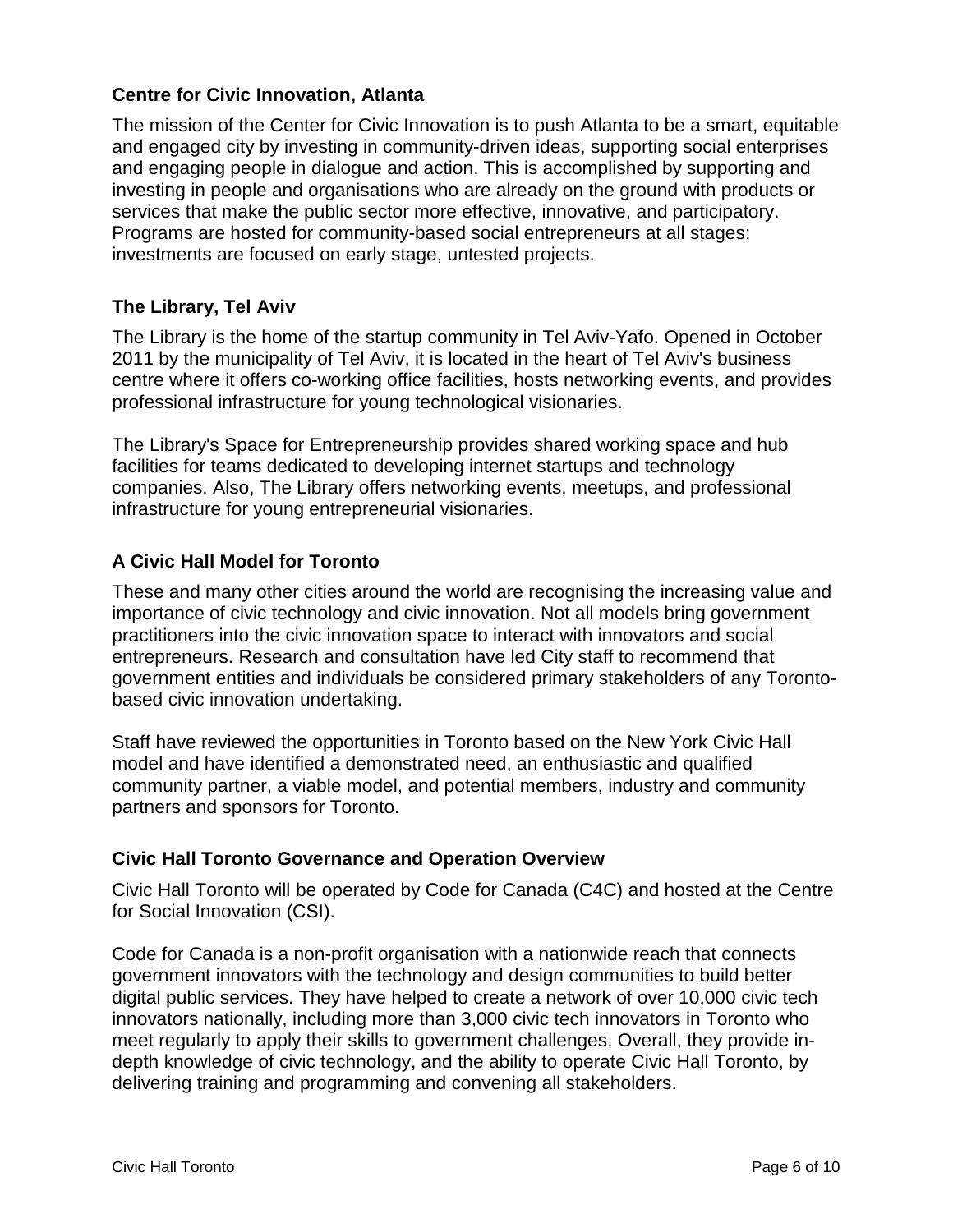The Centre for Social Innovation was started in 2005 as one of the first co-working spaces in the world with 5,000 sq. ft. and 14 tenants. CSI now has a network of more than 2,500 members and several properties including 64,000 sq. ft. in downtown Toronto. CSI will host Civic Hall Toronto, offering physical space, as well as significant experience in community building, with over 200 civic innovators as members.

Civic Hall Toronto will be overseen by an advisory board that will include a range of stakeholders, including the City of Toronto.

#### **Civic Hall Toronto Objectives**

The primary objective of Civic Hall Toronto is to build the civic innovation community in Toronto through meaningful interaction between government practitioners, civic technologists and designers, social entrepreneurs, corporate innovators and city residents. More broadly Civic Hall Toronto aims to:

- Identify, create and test solutions to government challenges in a safe environment before full deployment.
- Foster a culture of collaboration among the multiple stakeholders from the public, private and voluntary sectors to encourage innovative thinking and problem-solving.
- Provide space, training, programming and additional supports to all those engaged in civic innovation.
- Ensure that challenge identification and solution creation are undertaken with input from a diverse range of voices that reflect the diversity of Toronto.

Civic Hall Toronto is expected to increase the technological and innovation capacity of government and to accelerate the adoption of solutions that deliver enhanced customer experience and efficiencies in implementation.

#### **Civic Hall Toronto Programming**

From a programming perspective, Civic Hall Toronto will offer a range of training, project development and implementation, as well as public engagement through a robust calendar of events. More specifically, Civic Hall Toronto will offer the following programming:

- *Training* various kinds of training workshops, such as digital government, design thinking, online civic engagement, ethical AI, and human centred design, will be conducted for government, the tech community and the general public, including youth and equity-seeking groups.
- *Project Support* Civic Hall Toronto will be equipped to provide its government members with support for a variety of projects, ranging from community consultations, hackathons, dataset discovery, user design, website testing, etc. These projects will leverage both the civic tech community and the broader community to realise their full potential.
- *Collaboration Space* Civic Hall Toronto will be a vibrant, accessible, 24/7 home for government practitioners, civic innovators, entrepreneurs and City residents that serves as a hub for the civic tech community.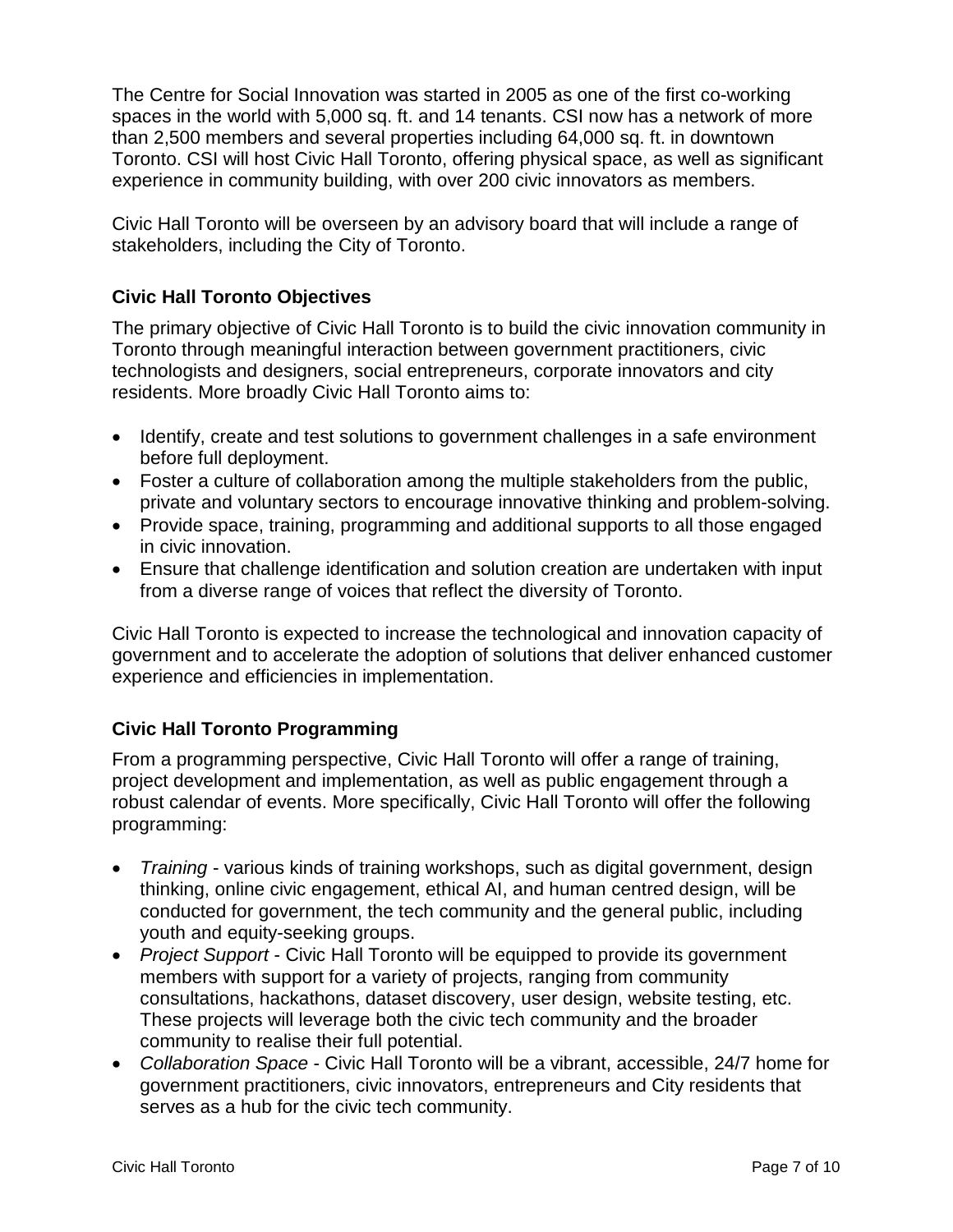- *Office Hours* as part of their membership government practitioners will provide 'office hours' (an organized free-form opportunity to ask questions of an expert) to civic tech practitioners to provide feedback and insight into ideas.
- *Networking and Engagement* a robust calendar of events will facilitate opportunities for government members and the broader innovation community to engage with each other. This will include hackathons, meetups and education/social events held in the space.
- *Business Incubation Support* Civic Hall Toronto will support the iterative development of civic innovations and test them with residents and relevant government departments and agencies.

A full overview of Civic Hall Toronto can be found as Attachment 1.

#### **Civic Hall Toronto Business Model**

The business model for Civic Hall Toronto calls for multiple revenue streams including a range of memberships, with a specific focus on government departments, corporate sponsorships and fee-for-service offerings.

With the objective of achieving financial sustainability within two years of full operation, Civic Hall Toronto is focused on selling memberships to government teams from municipal, provincial and federal departments across the Greater Toronto Area, as well as to teams from the agencies, boards and committees of these organisations. These memberships range from \$10,000 to \$30,000 annually and include some specific benefits, including staff training, access to collaboration space, project development and implementation, and office hours.

To support the launch of Civic Hall Toronto, \$100,000 in startup funds was provided from Economic Development and Culture's Business Incubation Grant fund. The remaining operating costs for Civic Hall Toronto will be covered through memberships from government teams. It is expected that Civic Hall Toronto will launch in the spring of 2018 with at least seven government teams. By the beginning of the second year of Civic Hall Toronto, there will be 15 government teams utilising the training, programming and collaboration space.

Additional revenue sources include membership fees from civic innovators, fees-forservice to non-members, corporate innovation memberships and sponsorships.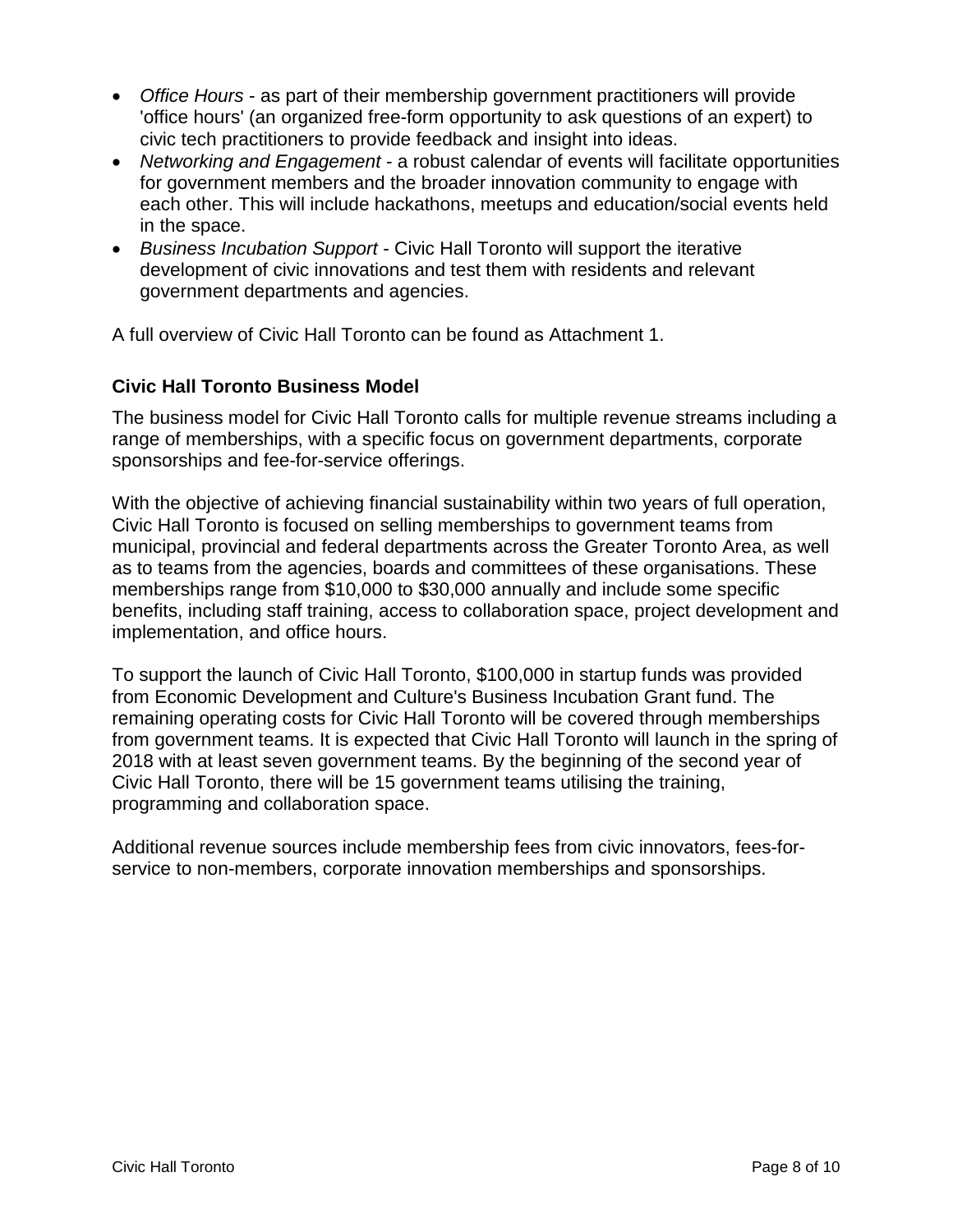#### **Civic Hall Toronto Members**

To date, the following organisations and divisions have expressed interest in having one or multiple teams from their organisations become members of Civic Hall Toronto:

- Children's Services, City of Toronto
- Economic Development and Culture Division, City of Toronto
- Employment and Social Services, City of Toronto
- Information and Technology, City of Toronto
- Municipal Licensing and Standards Division, City of Toronto
- Transportation Services, City of Toronto
- Toronto Public Library
- Toronto Police Services
- Toronto and Region Conservation Authority
- Policy Innovation Hub, Cabinet Office, Government of Ontario
- Ontario Digital Service, Cabinet Office, Government of Ontario
- City of Markham

Additional municipal and provincial departments and corporate innovators are potential members and are being engaged by the Civic Hall Toronto team.

#### **Role of Transformation Office and Civic Innovation Office with Civic Hall Toronto**

In addition to the members listed above, the City of Toronto's Transformation Office and Civic Innovation Office would be members of Civic Hall Toronto and would leverage the community of innovators and the community-of-practice developed to further their objectives.

Both Offices have identified Civic Hall Toronto as a complementary initiative that will help accelerate their work, as projects that are not large enough to fit their mandates, or that they do not have the resources to address, can be referred to Civic Hall Toronto to be completed.

#### **Alignment with Toronto's Open Data Master Plan**

Toronto's Open Data Master Plan acknowledges that the City's thriving and diverse communities are central to the open data movement. The "Connection" theme in the master plan in particular recognizes that partnership development, which can be achieved through avenues like Civic Hall, is mutually beneficial and necessary for achieving the vision and goals of a mature open data program.